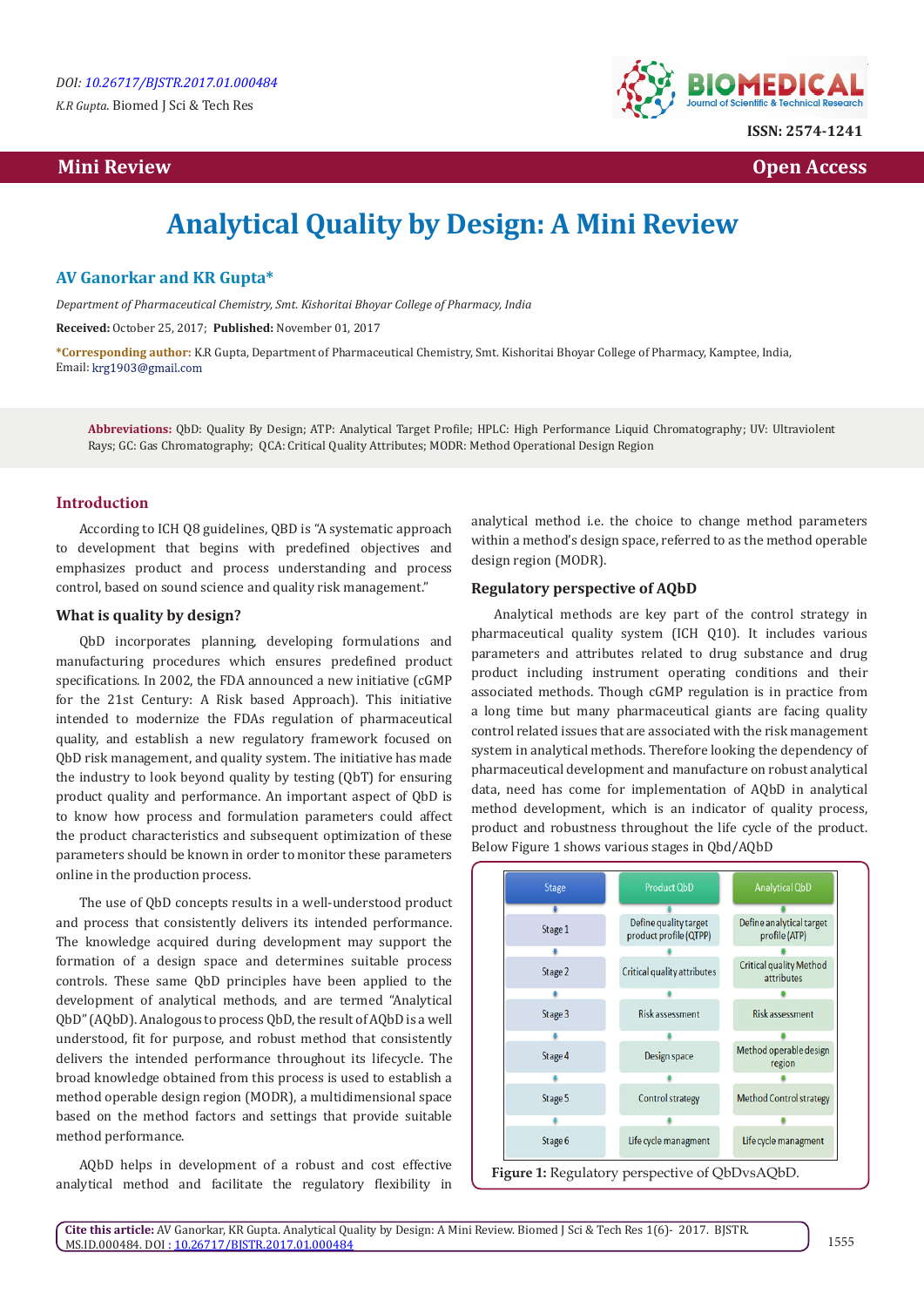#### **Comparison of Traditional approach VsQbD and AQbD**

Traditional validation methods are usually one time evaluation. As a result chances of method failure during transfer are always high. Also the performance variables are not fully explored

and understood. Therefore the below figure 2 summarizes the comparison of traditional and AQbD approach, which aims to handle the shortcomings of the traditional approach based on scientific understanding and knowledge repository.



**Figure 2:** Comparison of Traditional Approach vsQbD and AQbD.

Following are the advantages offered by AQbD in product development:

1. Scientific understanding of pharmaceutical process and method.

- 2. It involves product design and process development.
- 3. Science based risk assessment is carried.

4. Critical quality attributes are identified and their effect on final quality of product is analyzed.

- 5. It offers robust method or process.
- 6. It provides required design space for development.

7. Control strategy can be maintained throughout the analysis.

8. It allows continuous improvement till finished steps of method.

9. Flexibility in analysis of API, impurities in dosage forms, stability samples, and metabolites in biological samples.

10. Reduction in variability in analytical attributes for improving the method robustness.

- 11. Eliminate batch failures.
- 12. Minimize deviations and costly investigations.
- 13. Avoid regulatory compliance problems.
- 14. Better development decisions.
- 15. Empowerment of technical staff.

16. Smooth process of method transfer to the production level.

#### **Elements of AQbD**

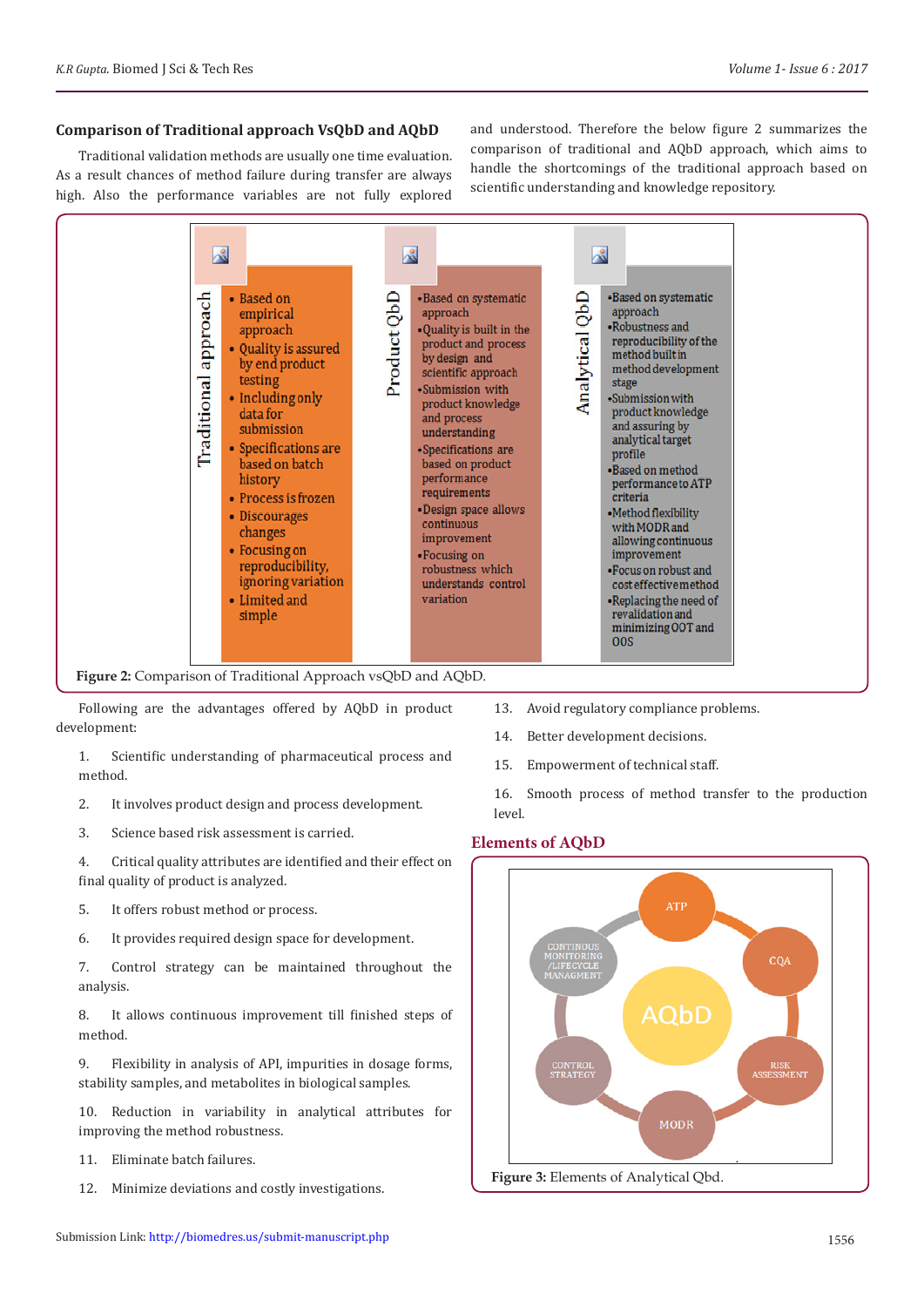AQbD/qbd comprises of all elements of pharmaceutical development described in ICH Q8 depicted in Figure 3.

#### **Analytical target profile**

ATP is way for method development or it is simply a tool for method development and has been mentioned in the ICH Q8 R (2) guidelines. It defines the method requirements which are expected to be measured that direct the method development process i.e.it is combination of all performance criteria required for the proposed analytical application. An ATP would be developed for each of the traits defined in the control strategy. The ATP defines what the method has to measure (i.e., acceptance criteria) and to what level the measurement is required (i.e., performance level characteristics, such as precision, accuracy, range, sensitivity, and the associated performance criterion). The ATP is defined with the help of knowledge and scientific understanding of the analytical process. Preliminary risk assessment should be carried out for expectation of the method requirements and analytical criticalities. ATP for analytical procedures comprises of

- a) Selection of target analytes (API and impurities),
- b) Selection of analytical technique (HPTLC, GC, HPLC, Ion Chromatography, chiral HPLC, etc.),
- c) Choice of method requirements.

Accuracy and precision are the most important among the performance characteristics that provides the critical information needed to quantify an unknown amount of the substance using the proposed method. A method cannot be accurate and precise without acceptable specificity, linearity over a stated range, sufficient peak resolution for accurate integration, repeatability of injections, etc. To achieve an accurate and precise method the above important characteristics must be evaluated during method development as they provide an extensive data set for setting method controls.

#### **CQA (Critical Quality Attributes)**

ICH Q8 (8) defines CQA as a physical, chemical, biological, or microbiological property or characteristic that should be within an appropriate limit, range, or distribution to ensure the desired product quality. CQA for analytical methods comprises of method attributes and method parameters. CQA can differ from one analytical technique to another.

a) CQA for HPLC (UV or RID) are buffers used in mobile phase, pH of mobile phase, diluent, column selection, organic modifier and elution method.

b) CQA for GC method is oven temperature and its program, injection temperature, flow rate of gas, sample diluent and concentration.

c) CQA for HPTLC is TLC plate, mobile phase, injection concentration and volume, time taken for plate development, reagent for color development, and detection methods.

Physical and chemical properties of the drug substance and impurities can also describe CQA for analytical method development such as polarity, charged functional groups, solubility, pH value, boiling point and solution stability.

#### **Risk Assessment**

Risk assessment strategy as specified in the ICHQ9 guideline: "it is systematic process for the assessment, control, communication and review of risks to the quality across the product lifecycle". This step is vital in order to reach a confidence level that the method is reliable. Once the technique is identified, AQbD emphases on detailed risk assessment of the factors that may lead to possible variability in the method, like analyst methods, instrument configuration, measurement and method parameters, sample characteristics, sample preparation, and environmental conditions. Traditional method development relied on testing the method after transfer whereas Analytical QbD demands the risk assessment step before method transfer and throughout the product life cycle. According to ICH Q9, risk assessment can be carried out in three steps viz., risk identification, risk analysis and risk evaluation. One of the common ways to perform risk assessment is to use a Fishbone Diagram, also known as Ishikawa. Accordingly the risk factors are classified into the following categories:

a) High Risk Factors: e.g. Sample preparation methodology. These are to be fixed during the Method Development process.

b) Noise Factors: These are subjected to an MSA study. It can be done through staggered cross nested study design and variability plots, ANOVA etc. These factors are subjected to robustness testing.

c) Experimental Factors: e.g. Instrumentation and operation methods. Subjected to ruggedness testing and acceptable range is identified. The third step is Risk Evaluation which is done through Failure mode and effects analysis (FMEA) and the Matrix designs.

# **MODR (Method Operational Design Region)**

MODR used to develop operational region for routine operation (e.g., analysis time, procedure and limits). In accordance with the requirement of ICH Q8 guidelines, regarding "design space" in product development, method operable design region (MODR) can also be established in method development phase, which could serve as a source for robust and cost effective method. Understanding of method performance regions helps to establish the desired operational conditions. Critical method parameters and analytes sensitivities should be evaluated. MODR is the operating range for the critical method input variable (similar to CQAs) that produces results which consistently meet the goals set out in the ATP. MODR permits the flexibility in various input method parameters to provide the expected method performance criteria and method response without resubmission to FDA. It is based on a science, risk based and multivariate approach to evaluate effects of various factors on method performance.

#### **Method Control Strategy**

Establishing a control strategy is of utmost importance while ensuring that the method is performing as intended on a routine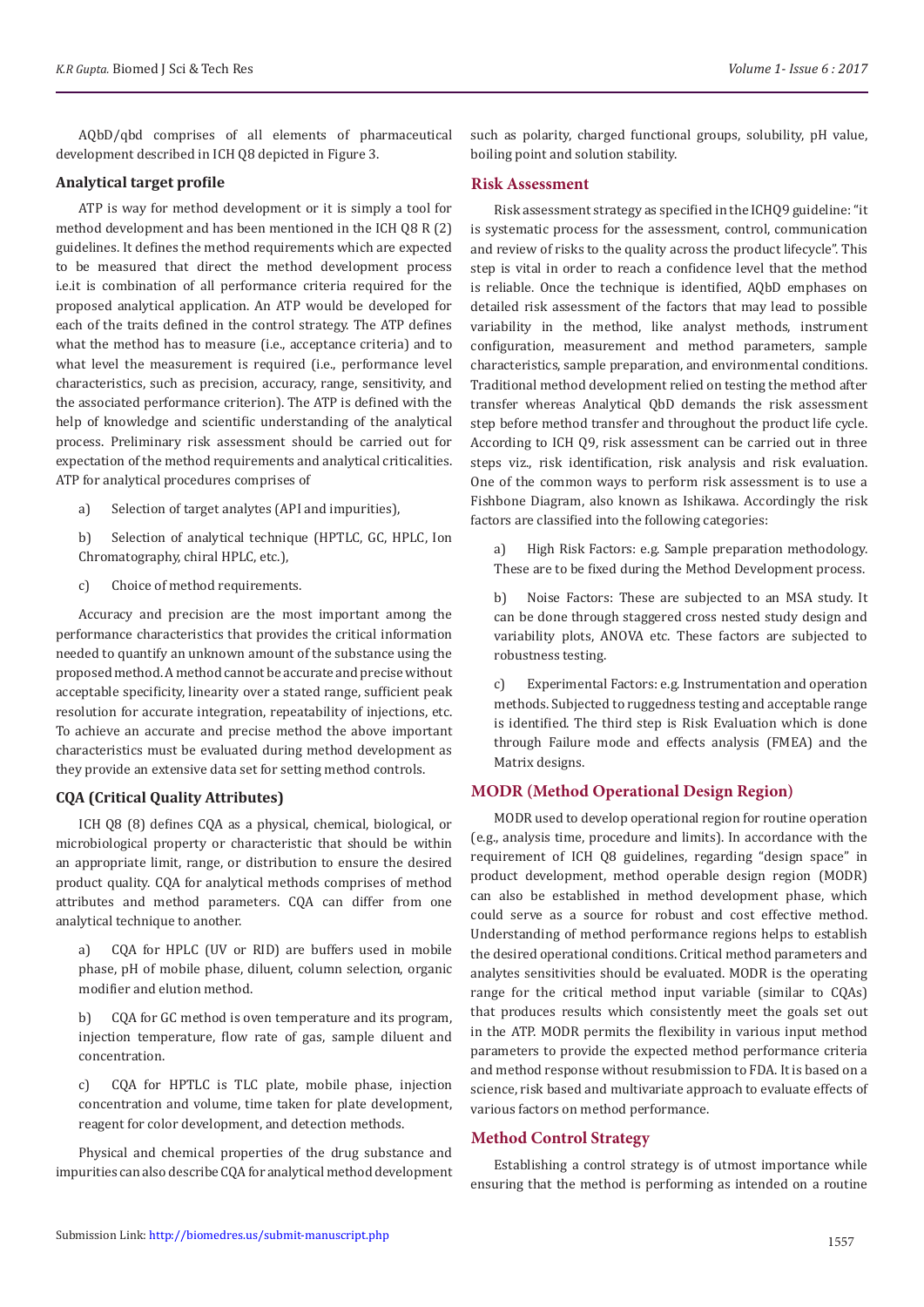basis as goals described in ATP. Basically it's a planned set of controls aimed at minimizing the variability in the process. The strategy is data dependent. Data generated during method development and method verification forms the basis of the control strategy. A factor identified to have risk has to be controlled. More attention is given to the high risk factors. If the risk are low and manageable then the method control strategy can be defined, which generally consists of appropriate system suitability check and verified time to time by having control over it so that method delivers the desirable method attributes. Interestingly, the control strategy of AQbD is not different from the traditional control strategy.

#### **Lifecycle Management**

Going through all the elements of AQbD for a particular analytical method the key steps that ensure fitness of the method for its intended use includes the method validation, verification and **Table 1:** Few applications applying AQbD approach.

transfer. Combining all together is termed as 'lifecycle management of analytical procedure', which commence with establishment of ATP and continues till the methods are in use. The resultant confirmation with respect to ATP is the main focus of performance qualification e.g., precision study at the site of routine use. Continual verification involves activities, which provide the assurance that the method is under control throughout its lifecycle.

# **Applications OF AQbD**

Numerous applications of AQbD have been reported in the field of Pharmaceutical analysis. We have tried to put some of the examples of chromatographic methods especially liquid chromatography in various areas of analysis that have utilized not all steps shown in Figure 1, but have implemented some aspects of AQbD in their approach. Below Table 1 summarizes some of the application area (Table 1).

| <b>Application Area</b>            | <b>Drug</b>                              | <b>Design Applied For</b>                                         | <b>Author</b>        | <b>Journal</b>                  |
|------------------------------------|------------------------------------------|-------------------------------------------------------------------|----------------------|---------------------------------|
| <b>Impurity Determination</b>      | 1.Vancomycin                             | Separation of impurity                                            | Alden et. al,        | Waters applicaton note          |
|                                    | 2.Ziprasidone                            | QbD approach to method<br>development and method<br>transfer      | Summer et. al,       | Waters applicaton note          |
| <b>Column Screening</b>            |                                          | 1. RP-HPLC Column<br>Selection                                    | Connie et. al,       | J. Pharm. Biomed. Anal.2009     |
|                                    |                                          | 2. Column Selection                                               | Kormainy et. al,     | J. Pharm. Biomed. Anal.2013     |
| <b>HPLC</b> Method                 | 1. Typical And Atypical<br>Antipsychotic | Method Selectivity, Anlayte<br>Retention                          | B. Debrus et. al.    | J. Pharm. Biomed. Anal.2013     |
|                                    | 2.Linagliptin                            | Method Optimization in<br>Linagliptin Quantification              | K. R. Gupta et. al,  | <b>EIPMR 2017</b>               |
| <b>Bioanalysis</b>                 | 1.Nevirapine                             | Nevirapine determination<br>with liquid-liquid extraction         | S. Beg et. al,       | BioMed. Chromatogr 2015         |
|                                    | 2. Docetaxal                             | Human plasma                                                      | Khurana et. al.      | Curr. Pharm. Anal 2015          |
| <b>Dissolution Studies</b>         | 1.Venlafaxine                            | In-vitro dissolution testing                                      | S. barhate et. al.   | Disso. Technol 2016             |
|                                    | 2.Digoxcin                               | <b>Quantification</b>                                             | Miroslav et. al,     | J. Serb. Chem. Soc 2010         |
| <b>Stability Studies</b>           | 1.Amirodaron HCL And Its<br>Impurity     | Optimized USP Method<br>Using QbD                                 | S. Karmarkar et. al, | J. Pharm. Biomed. Anal.<br>2014 |
|                                    | 2. Eberconazole Nitrate                  | Method Optimization And<br>Application To Degradation<br>Kinetics | V.M. Krishna et. al, | J. Saudi. Chem. Soc 2012        |
|                                    | 3.Achyrobichalcon                        | Method Optimization                                               | J.P. Carini et. al,  | Phyto.Chem.Anal.2012            |
| Capillary Electrophoresis          | 1.Levosulpiride                          | Chiral separation strategy                                        | S. Orlandini et. al. | J. Chromatogr. A 2015           |
|                                    | 2. Amlotriptin                           | Capillary electrophoresis                                         | S. Orlandini et. al. | J. Chromatogr. A 2014           |
| <b>LC-MS Method</b><br>Development | 1. Elevitegravir                         | Quantification in human<br>plasma                                 | S. Baldelli et. al,  | Ther. Drug. Monit 2017          |
|                                    | 2. Fluoxetine                            | Quantification in human<br>plasma                                 | M.S. Hasnain et. al. | J. Chromatogr. Sci 2016         |

#### **Conclusion**

Analytical Quality by Design (AQbD) plays a key role in the pharmaceutical industry for ensuring the method reliability and non-variability in results. The outcome of AQbD is the understanding from method development to method transfer. AQbD tools are ATP, CQA, Method Optimization and Development with DoE, MODR, and Control Strategy with Risk Assessment, Method validation, and continuous improvement. During method development, all potential factors (the inputs) and all critical analytical responses

(the outputs) are studied to determine the relationships. Critical analytical factors are identified in an approach that parallels what is described for process development in ICH Q8 and Q9. The AQbD approach plays an active role between analytical scientists during development and operational laboratories as methods are being developed and as factors that lead to potential method failures are identified and controlled. Thus all elements of Aqbd altogether will provide better understanding of the method performance and for its continuous improvement throughout the life cycle.